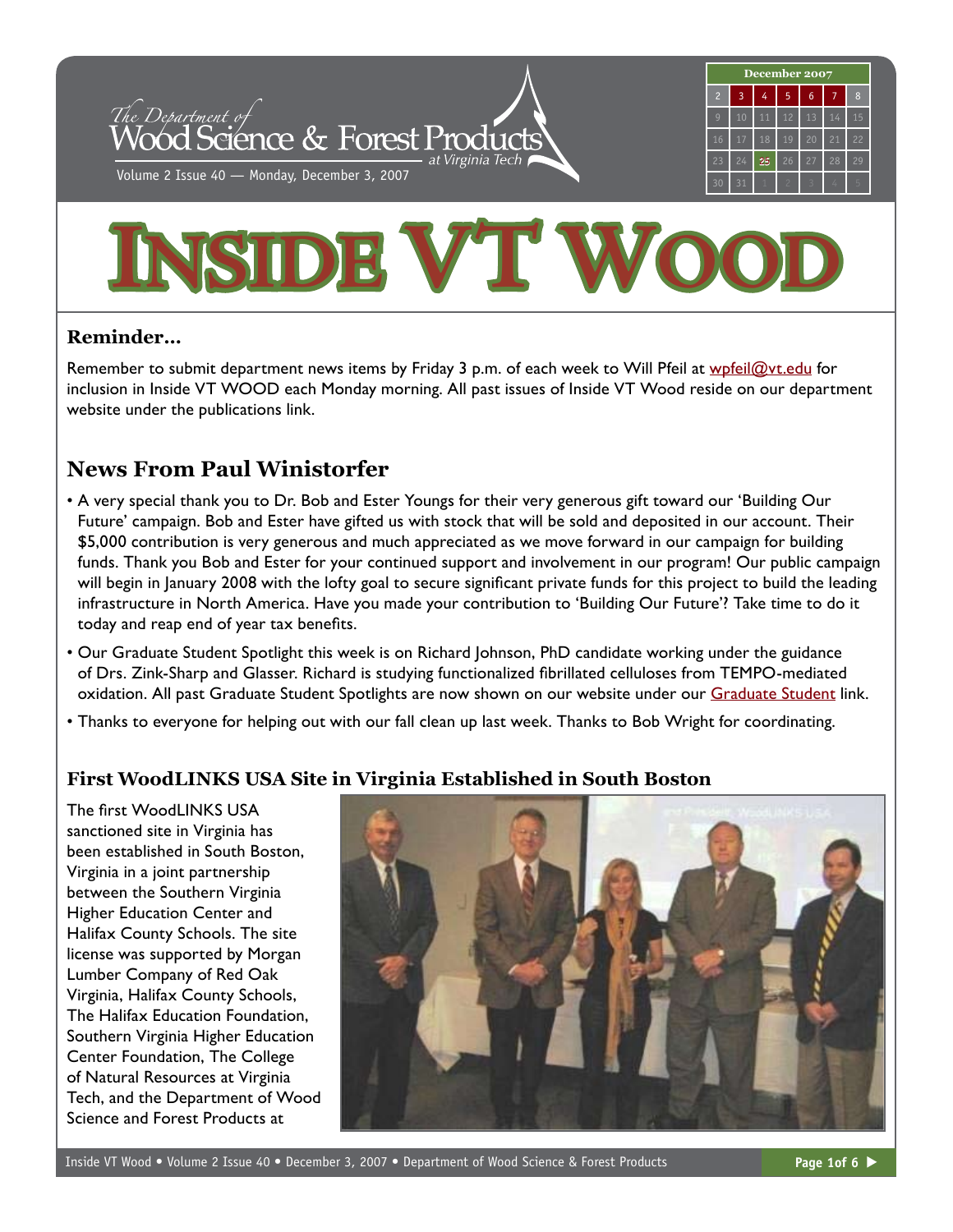Virginia Tech. The Higher Education Center is currently searching for an instructor to deliver programming for Fall 2008 at the Center, in conjunction with the partners in this project. Infrastructure improvements and equipment will be purchased for this site in the coming months.

Shown in the photo (page 1) at a recent Southern Virginia Higher Education Center Board meeting, and in recognition of support in establishing the first WoodLINKS site in Virginia are (L-R) Mr. Wayne Conner, Halifax Educational Foundation Chairman, Dr. Paul Winistorfer, Department of Wood Science and Forest Products at Virginia Tech and President, WoodLINKS USA, Amy Lammerts, Director of Programs at the Higher Education Center, Paul Stapleton, Superintendent Halifax County Schools, and Mr. Ken Morgan, President Morgan Lumber Company Red Oak, Virginia.

A second WoodLINKS USA site is being planned and will soon follow at Danville Community College as a partnership between Danville Community College and Danville Public Schools.



**YMCA Asks Packaging Class to Redesign Book Donation Process**

Front Row: Sharon Thompson (YMCA), Sandy Bosworth (YMCA), Jonathan Pace

Back Row: Ryan Anthony, Tim Coplan, Daniel Andrews, Ralph Rupert (Instructor), Gail Billingsley (YMCA), Jennifer Dvorsky, Alex Hagedorn (Instructor)

The Packaging and Materials Handling Class studies basic warehouse design and the interaction of the unit load as it is moved through the distribution system. The YMCA asked the class to help redesign the book donation process. The class presented a new sortation/storage system developed using basic warehouse theory during the Wednesday Graduate Seminar class to representatives of the YMCA. The sale of books brings in approximately \$70,000 annually for the YMCA. The class broke down the book donation process into a classic warehouse system of receiving, storage, order picking, and shipping. Bottleneck areas were identified, which, when removed, would improve the flow of the books through the system. The new system should significantly improve the organization in the book sorting area, reduce book handling, and increase book sales capacity at the YMCA Thrift Store.

A previous class project assisted the YMCA in developing an improved sortation and stocking system for their many donations, especially clothing, as they moved from the Gables store to the new store on N. Main St. The improved system allowed the YMCA to handle more donations in less sorting space while making more room for sales.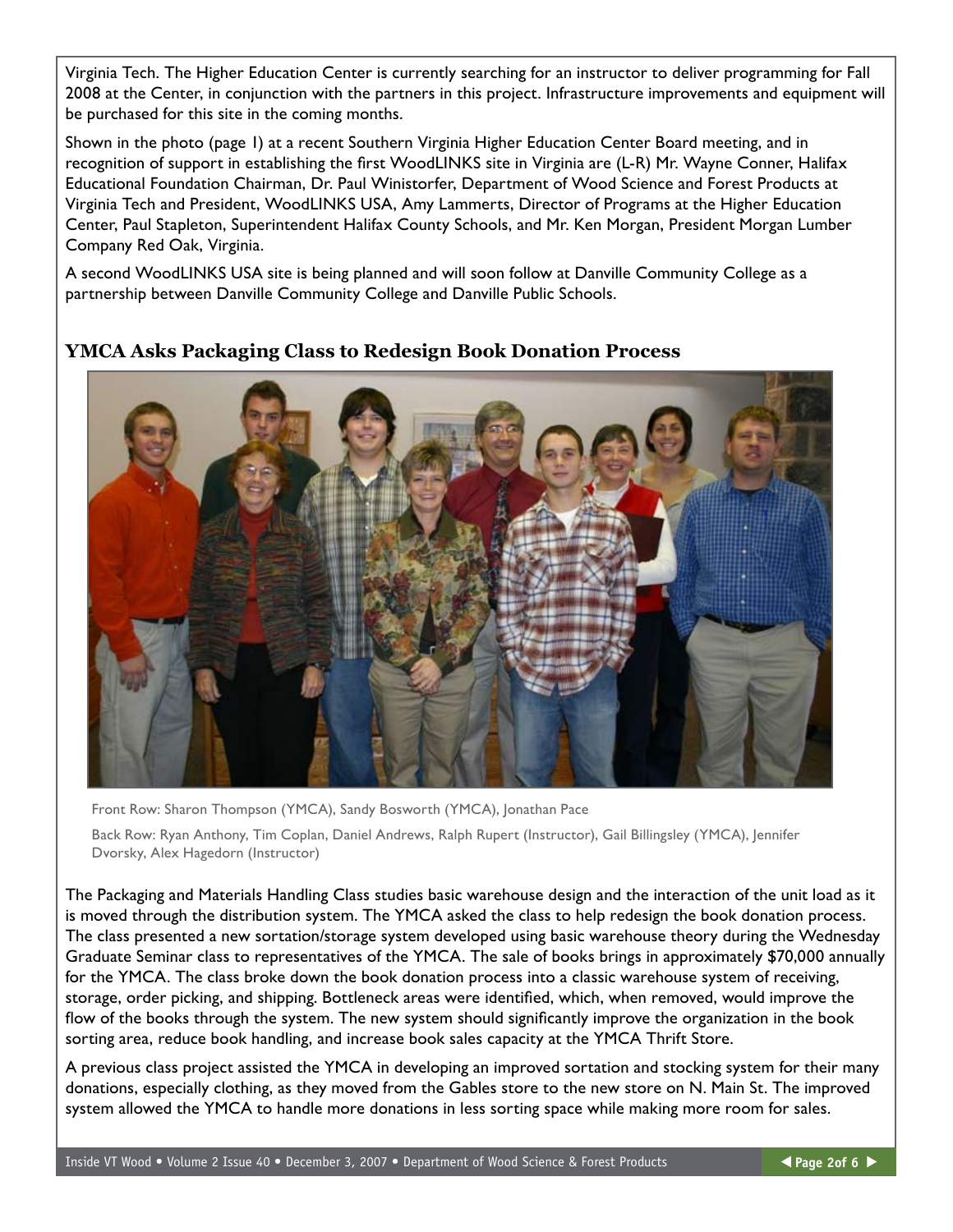

Richard Johnson, Ph.D. Candidate

am Richard K. Johnson, Ph.D. student in the<br>interdisciplinary Macromolecular Science and<br>Engineering Program, of which the Department of am Richard K. Johnson, Ph.D. student in the interdisciplinary Macromolecular Science and Wood Science and Forest Products is part. I was born and raised in Ghana to Cdr. Abraham Johnson (Ghana Navy) and Margaret Johnson. The middle initial "K" in my name stands for Kwesi, which is the name given to males born on Sunday. Other days of the week have corresponding names for both sexes.

I had my primary, secondary and tertiary education (bachelor's degree only) in Ghana. I got my bachelor's degree in Natural Resources Management, specializing in Wood Science and Technology at the University of Science and Technology, Kumasi, Ghana. In Ghana, research and thesis writing are graduation prerequisites for most undergraduate programs. For my undergrad research, I investigated logs to lumber conversion efficiency in a sawmill and completed my program in July of 1998. After three years employment in the chemicals management division of Ghana's Environmental Protection Agency, I applied for and entered VA Tech Wood Science Program to begin my masters.

My master's research at Tech centered on fabricating and characterizing cellulose and wood fiber reinforced composites using the process of wet-laying (similar to papermaking). The exposure and hands on experience I acquired working through this research was a significant leap from my previous academic experience. This work won second place in the 2005 Wood Award Competition organized by the Forest Products Society, and efforts to publish the findings in a composites journal are far advanced. After completion of my masters (July 2004), my advisers Profs. Zink-Sharp and Glasser offered me the opportunity to enroll in the Ph.D. program. Considering the rich and exciting academic and social experiences I had enjoyed during my two years at Tech, this opportunity was hard to resist.

Currently, I'm researching in conversion of cellulose fibers (from wood source) into biodegradable / biocompatible nanofibers. Cellulose nanofibers (measuring close to a billionth of a meter in diameter) have a wide variety of applications in medicine, pharmacy, food, paper and board, cosmetics, etc. More specifically, I'm applying chemical treatments that ease conversion of wood pulp to nanofibers, which will then be utilized for further research.

Outside the classroom and lab, I enjoy biking on the Huckleberry trail as well as playing racquetball with friends. Generally, I'm more an indoors kind of guy especially during winter. I spend my Sunday mornings in church and enjoy studying the bible.

After graduation, I intend to pursue a challenging career in bio-based materials research and development. I eagerly look forward to entering the world prepared to solve real-life problems with the many skills (mental and practical) my participation in the VA Tech Wood Science Program has imparted to me.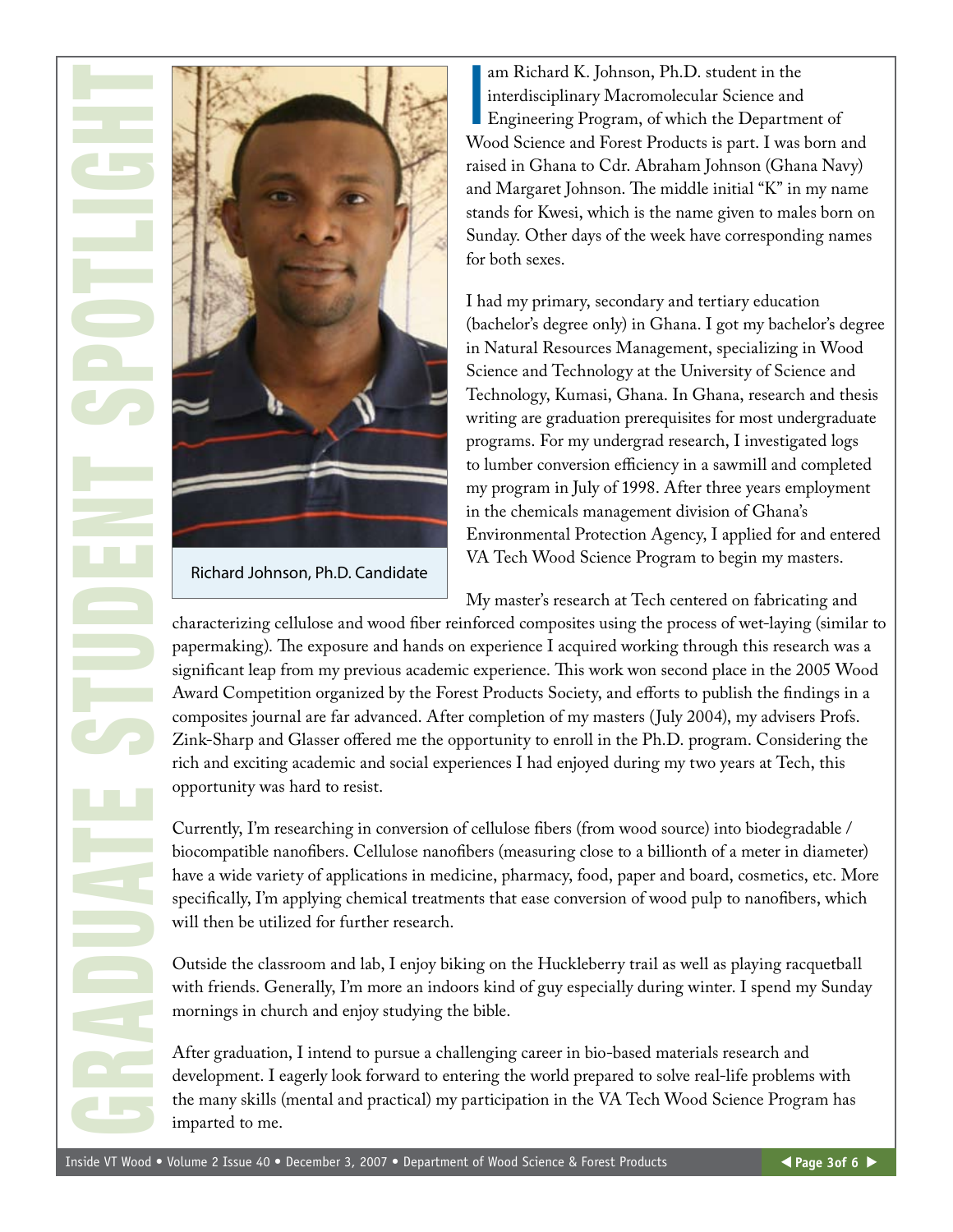#### **Wood Products Operations Management Students Present Final Project Nov. 29, 2007**

Students in Professor Earl Kline's Wood Products Operations Management (WOOD 4624) conducted value stream audits of local manufacturing facilities for their final class project. The final reports were presented in class to students, faculty, and the business managers of the facilities that hosted the student projects. The value stream audits included studies and evaluation of inventory operations, production work flow, quality, communication, and safety. Many thanks go to CMI Craftmaster, Universal Forest Products, and the Wood Enterprise Institute for hosting these projects.



L-R: Chris Joseph (UFP), Daniel Watson, Keith Horn, Josh Turner, Scott Weeks (UFP), Chris Gaidrich (UFP), and Adam Hutchison. Universal Forest Products sponsors give an "A" for the students' presentation. The question on the students' minds is if Dr. Kline agrees with this assessment.

### **Students Test Coffee Stir Stick Bridges**

#### By Bob Wright

Mechanical Properties of Wood I (WOOD 3315) students tested their wooden coffee stir stick bridges Friday 30-November in the Wood Engineering Lab at the Brooks Center. As an aspect of learning about truss design, students (typically working in teams of two) sketch and discuss revisions, then design at full scale a truss of their own choice within the design criteria.

Design strength data comes from a data base which is gradually increasing in size as each year additional test results can be added. Based on the student's analysis and the component strength data they are to predict the maximum load at failure for their truss design.

To make the design project more enjoyable and entertaining, the team is required to make two identical trusses and join them into a small model bridge. The concept of 'diagonal tension counters' is reinforced.

As an introductory course, students do not learn the details of load transfer through structures and in fact primarily work in two-dimensional systems. The opportunity to explore three dimensions and the hands-on craftsmanship has always received positive feedback from the students for this 3315 bridge project.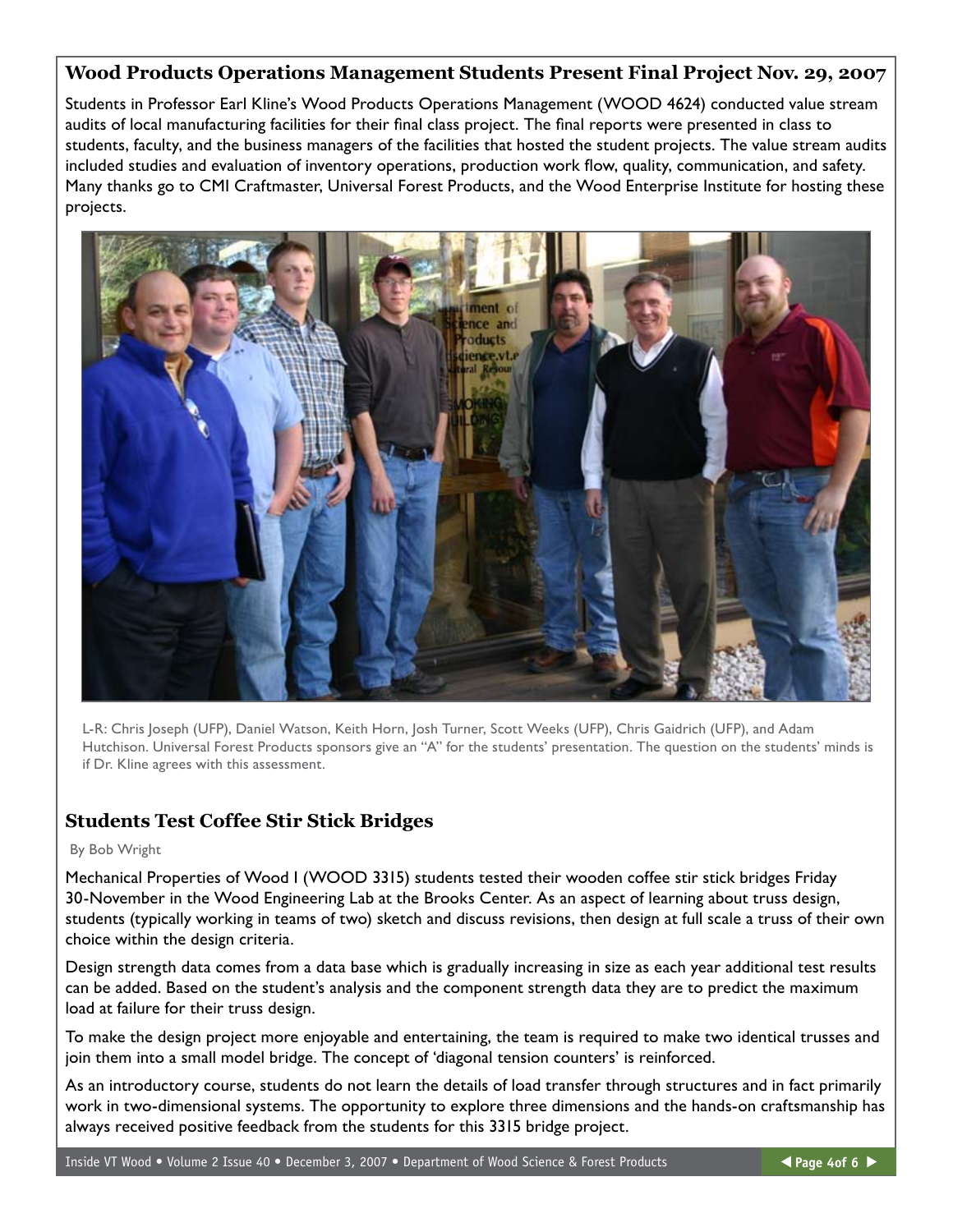This year the gap between prediction and actuality was closed to a +7% difference (relative to the predicted load) by the bridge designed and built by Adam Scouse and Matt Black. Theirs was also the strongest bridge tested built to the class design specification. They predicted a maximum load at failure of 332 lbs and the actual failure occurred at 357 lbs.

The second most accurate prediction was a tie between the bridge built by Jonathon Pace and Daniel Fore (predicted 296 lbs, actual 245 lbs; -21%), and a second attempt by 3315 students from 2006; Jesse Paris and Josh Hosen. After their bridge did not perform to their design specs last year, they repaired and modified it for retesting this year. Their prediction was 285 lbs and their actual this year was 233 lbs (-22%).

The bridges will be on display at the Bollo's Coffee Shop on Draper Avenue next semester. Bollo's is used because the sticks are purchased there.

Jonathan Pace and Instructor, Bob Wright discuss where they think the bridge will fail.





Adan Scouse and Matt Black set up their bridge for load testing.